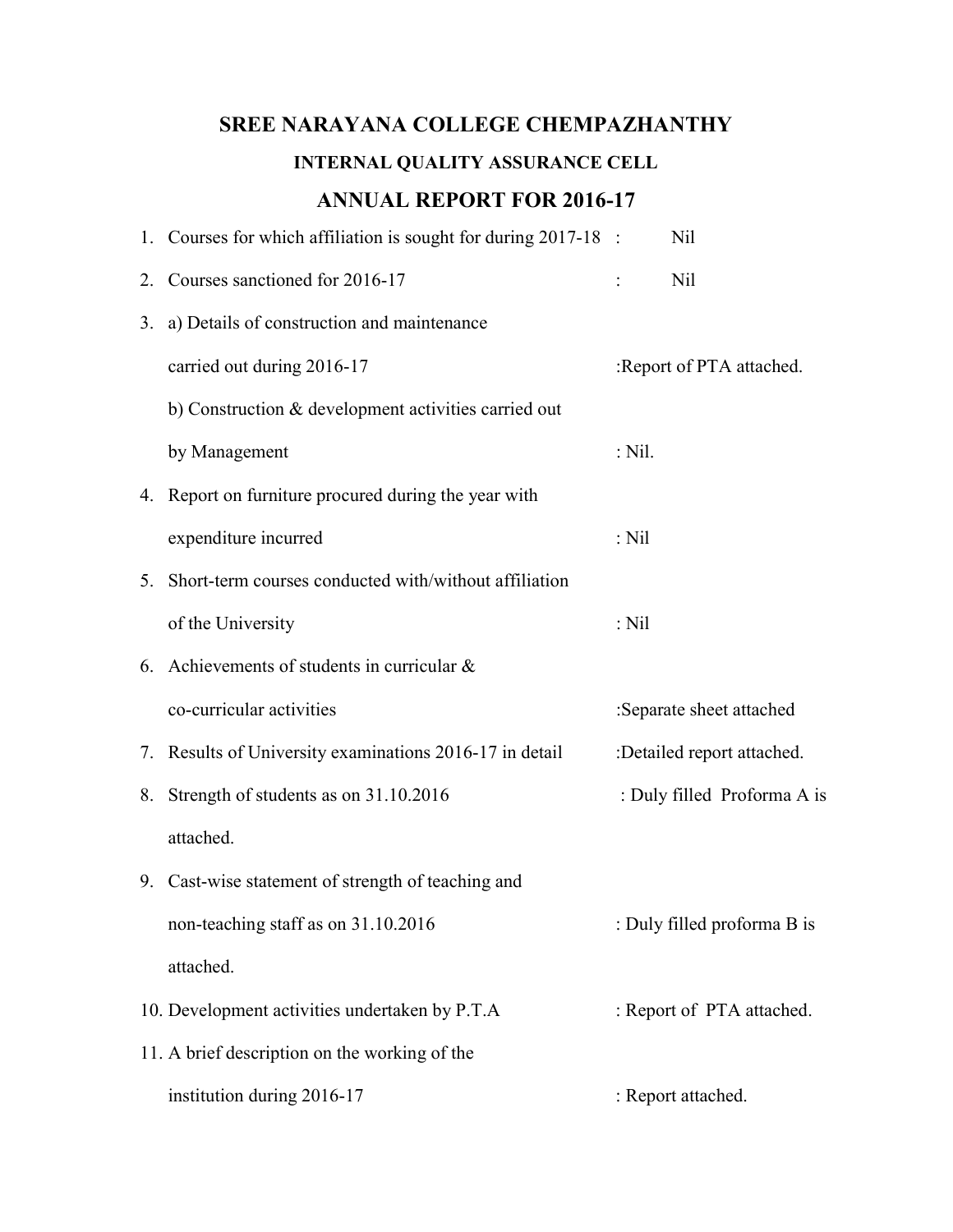12. Future developments proposed for the college building, lab equipments, furniture and amount required for the same : List enclosed 13. Approximate income from landed property and other sources : Rs 5500/- only.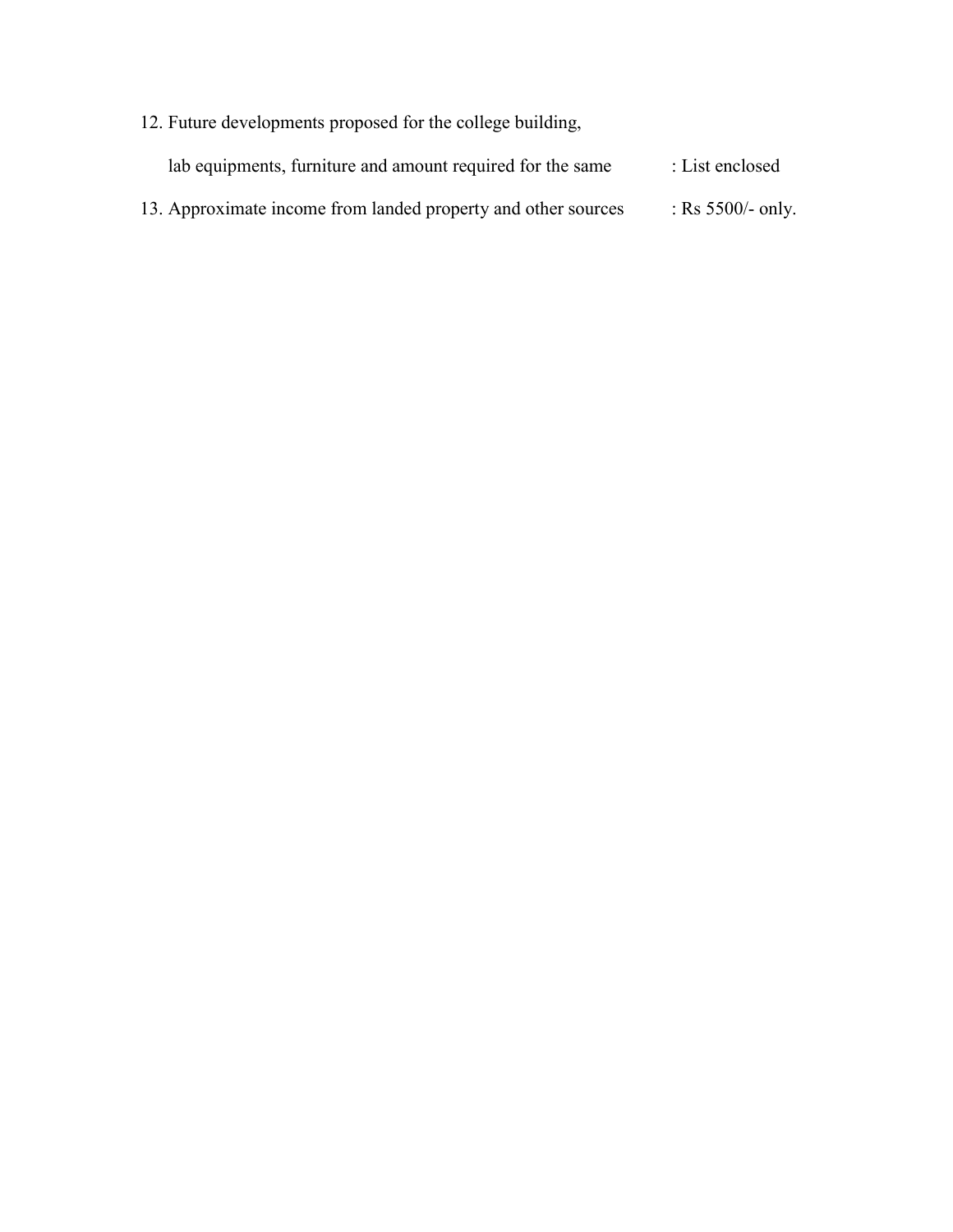| <b>Designation</b> | <b>Total</b> | <b>Male</b> | Female | <b>Highest Qualification</b> |               |    |
|--------------------|--------------|-------------|--------|------------------------------|---------------|----|
|                    |              |             |        | Ph.D                         | <b>M.Phil</b> | PG |
| Assistant          | 42           |             | 34     | 19                           |               |    |
| Professor          |              |             |        |                              |               |    |
| Associate          | 23           |             | 14     | 20                           |               |    |
| Professor          |              |             |        |                              |               |    |
| <b>Total</b>       | 65           | 17          | 48     | 39                           |               |    |

Faculty Profile of the college as on Dec 2016

# PROFORMA B STRENGTH OF STAFF as on 31.10.2016 Number of staff on roll

|                       | Ezhava |    |                  | Thiyya |   | <b>Muslim</b> | <b>Brahmi</b><br>n |   | <b>Nair</b>    |   | X'tian |                | <b>Other</b><br>FC |             | <b>Viswa</b><br>karma |   | <b>OBC</b>  |          | <b>SC</b><br><b>ST</b> | <b>Total</b> |             |
|-----------------------|--------|----|------------------|--------|---|---------------|--------------------|---|----------------|---|--------|----------------|--------------------|-------------|-----------------------|---|-------------|----------|------------------------|--------------|-------------|
|                       | M      | F  | M                | F      | M | F             | M                  | F | M              | F | M      | F              | M                  | F           | M                     | F | M           | F        |                        | M            | $\mathsf F$ |
| Princ<br>ipal         | 1      | 0  | $\mathbf 0$      | 0      | 0 | $\mathbf 0$   | 0                  | 0 | 0              | 0 | 0      | 0              | 0                  | 0           | 0                     | 0 | 0           | 0        | 0                      | $\mathbf{1}$ |             |
| Asso<br>Prof          | 7      | 10 | 0                | 1      | 0 | $\mathbf 0$   | 0                  | 0 | 1              | 2 | 0      | $\overline{0}$ | 0                  | 0           | 0                     | 0 | 0           | 1        | 0                      | 8            | 14          |
| Asst<br>Prof          | 7      | 30 | $\mathbf 0$      | 0      | 0 | $\mathbf 0$   | 0                  | 0 | 1              | 3 | 0      | 1              | 0                  | 0           | 0                     | 0 | 0           | $\Omega$ | $\mathbf 0$            | 8            | 34          |
| Total                 | 15     | 40 | $\mathbf 0$      | 1      | 0 | 0             | 0                  | 0 | $\overline{2}$ | 5 | 0      | 1              | 0                  | $\mathbf 0$ | 0                     | 0 | $\mathbf 0$ | 1        | $\mathbf 0$            | 17           | 48          |
| Non-<br>Teac<br>Staff | 23     | 3  | $\boldsymbol{0}$ | 0      | 0 | 0             | 0                  | 0 | 0              | 0 | 0      | 0              | 0                  | 0           | 0                     | 0 | 0           | 0        | 0                      | 23           | 3           |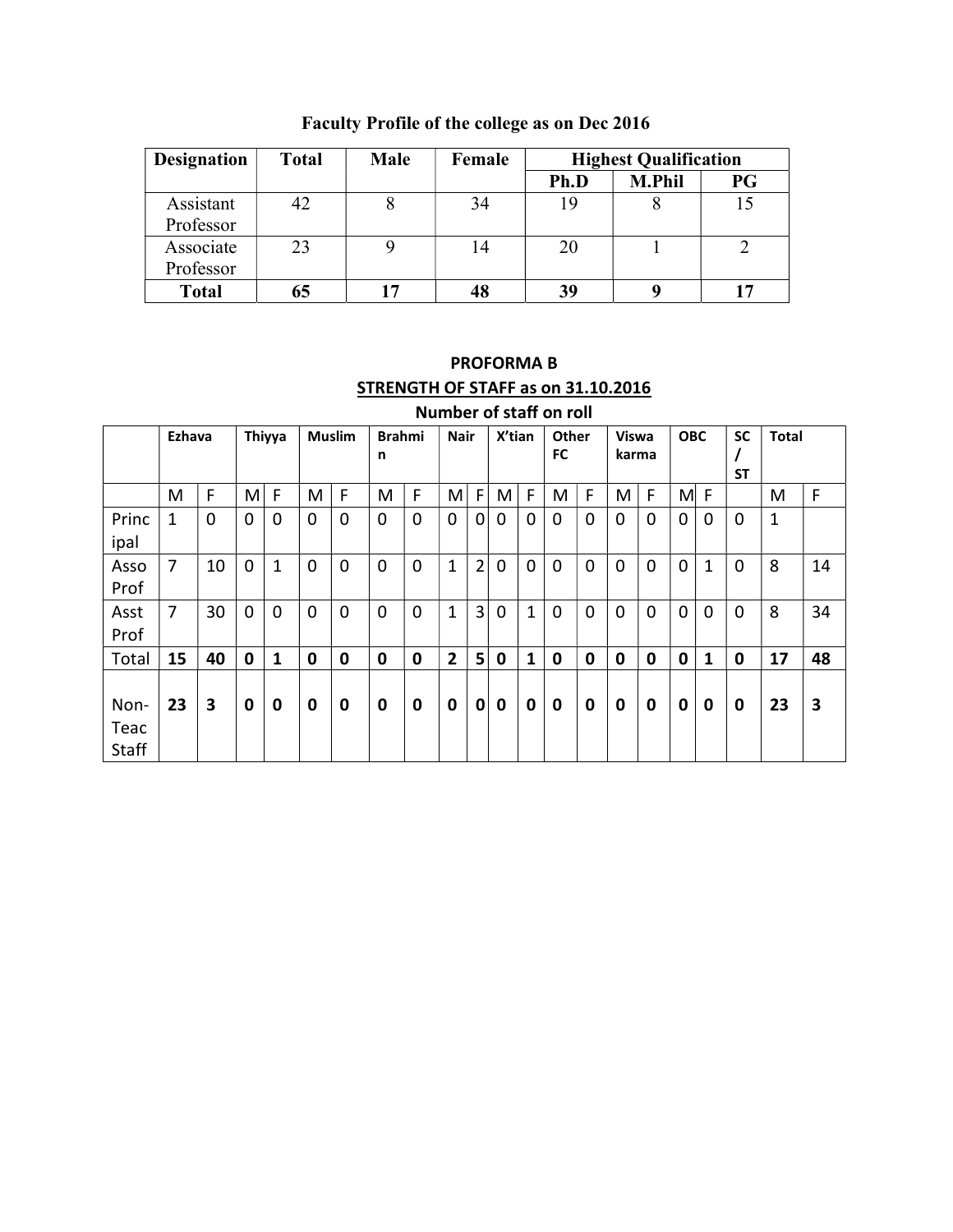# Achievements of students in curricular & co-curricular activities during 2016-17.

- $\triangleright$  Ms. Rohini. M, 3rd Year B.Sc Chemistry student, brought laurels to the college by winning the following events in various institutions.
	- a. Won Ist place in Hindi elocution in the Kerala University Youth festival in March 2017.
	- b. Participated in the Malayalam elocution competition conducted by Vallom Maulavi foundation trust on 3/6/2016
	- c. First prize in poster making competition conducted by Zoology department of SNC Chempazhanthy, as part of International day for preservation of Ozone layer-2016.
	- d. Won first prize in Miss Illuminati personality competition conducted by the Mohandas College of Engineering and Technology as part of Illuminati 2016, the intercollegiate fest on  $14<sup>th</sup>$  Oct 2016.
	- e. Participated in the finals of Mr and Miss Dhanak, the personality competition conducted by IIST as part of Dhanak 2016C
	- f. Participated in the finals of Miss Dhyuti conducted by the ACE College of Engineering, as part of intercollegiate fest
	- g. Second prize in Hindi essay writing competition conducted by Literary club of SNC Chempazhanthy on 1/11/16
	- h. Second prize in English extempore competition conducted by the Food Corporation of India Kesavadaspuram as part of Vigilance Awareness week.
	- i. First in Hindi speech in the Trivandrum Corporation Level of Keralotsavam 2016- 2017 held at Cotton Hill school.
	- j. First prize in English speech in the Block level of Sivagiri pilgrimage 2016 conducted at Gurukulam Chempazhanthy.
	- k. First prize in Hindi debate and second prize in Hindi elocution and participated in quiz at the 32nd south zone inter university youth festival 2016 at Bangalore. Qualified to participate in the National inter college youth festival at Maharashtra on February 10 to 14.
	- l. First prize in Hindi elocution at the district level Keralotsavam held at Kanitapuram on 27/12/2016
	- m. First prize in English elocution at the state level competitions held as part of Sivagiri pilgrimage 2016 at Varkala on 28/12/2016
	- n. First prize in Hindi elocution at the state level Keralotsavam at Thiruvalla on  $2/1/17$ .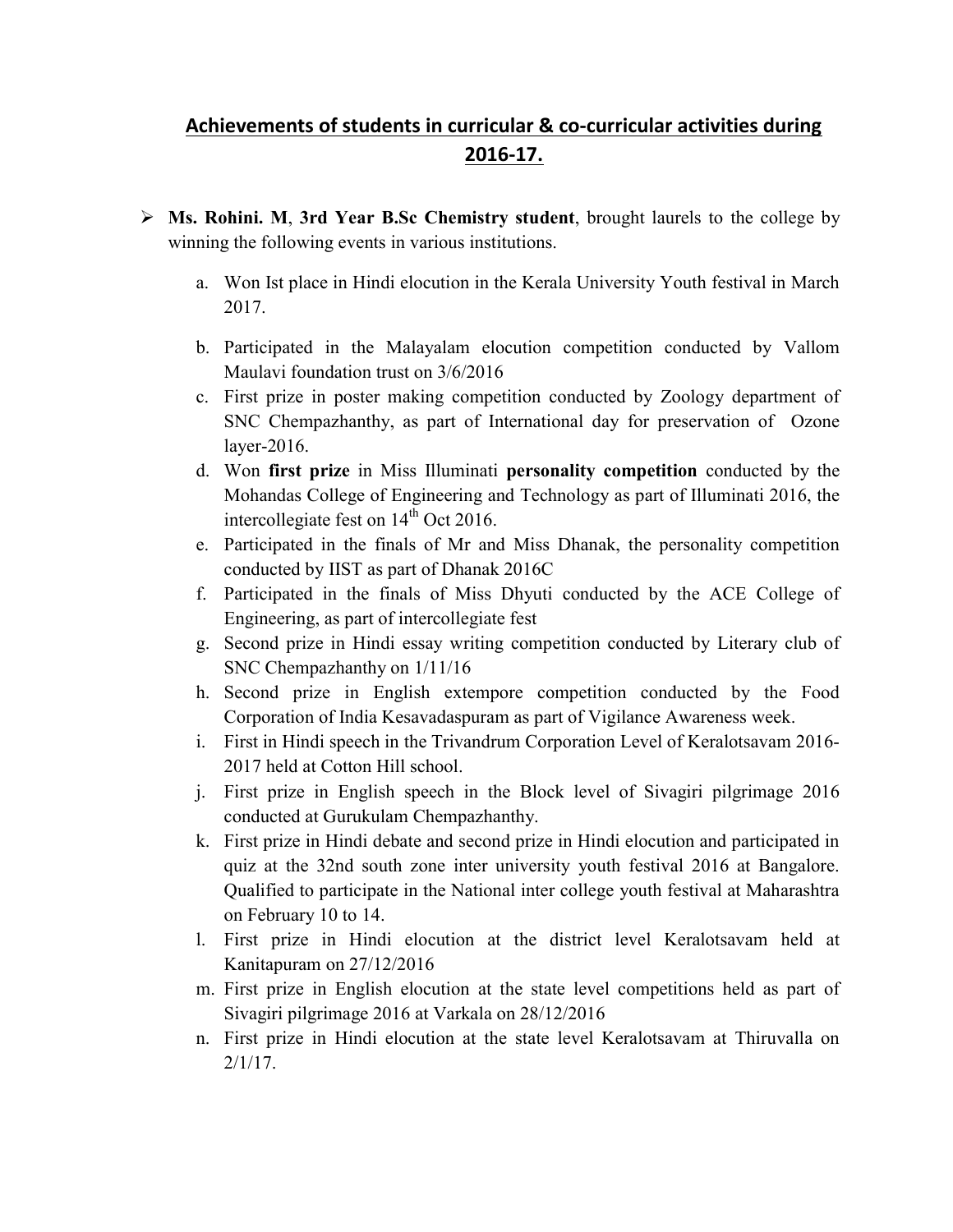- o. Represented Kerala in the National Youth Festival 2017 held at Haryana and participated in Hindi elocution.
- $\triangleright$  Students of Economics department participated in the intercollegiate quiz competition at Nesamony Memorial College, Marthandam and won

II Place - Reshma Reghunath & Aneesh  $(5^{th}$  Sem)

III Place- Aiswarya T Anish  $(1<sup>st</sup>$  Sem)

- $\triangleright$  Aiswarya T Anish, I BA Economics stood first among 91 participants in the semifinal qualifying round of Mathrubhoomi, "Make in India" contest. From around 4000 participants only 8 have secured a place in the final round. She won consolation prize in the final round.
- The achievements of Ms. Aiswarya T Anish, I B.A Economics was included in the inspirational book Yes, I Can and you too can make a difference, which contains inspiring success stories of seven established students world-wide including Malala Yousafzai, the Nobel Peace prize winner. The book was compiled by foreign author,

# Achievements in sports and games during the

# Academic Year 2016-17

- Kerala University Inter Collegiate Hockey (Women) Runner up
- $\triangleright$  Kerala University Inter Collegiate Water Polo (Men) champions.
- $\triangleright$  Kerala University Inter Collegiate Aquatics (Men and Women) champions.
- Kerala University Inter Collegiate Cycling Track (Men and Women) champions.

### Indian Camp 2016-17

| $SI$ No | Name of the student | <b>Class</b> | <b>Sports /Event</b> |
|---------|---------------------|--------------|----------------------|
|         | Geethu Rajan N      | English II   | Cycling              |
|         | Nayana Rajesh P     | English I    | Cycling              |
|         | Amritha Reghunath G | English I    | Cycling              |

 $32<sup>nd</sup>$  National Junior Athletic Championship Coimbatore from  $10<sup>th</sup>$  to  $14<sup>th</sup>$  November 2016.

| <b>SI</b><br>N <sub>0</sub> | Name of the student | <b>Class</b> | sports /Event             | Achievement | <b>Remarks</b> |
|-----------------------------|---------------------|--------------|---------------------------|-------------|----------------|
|                             | Alphy Luckose       | Commerce I   | Long Jump,<br>Triple jump | II, III     | silver, bronze |
|                             | Anjily Francis .P   | Commerce I   | Pole Vault                |             | silver         |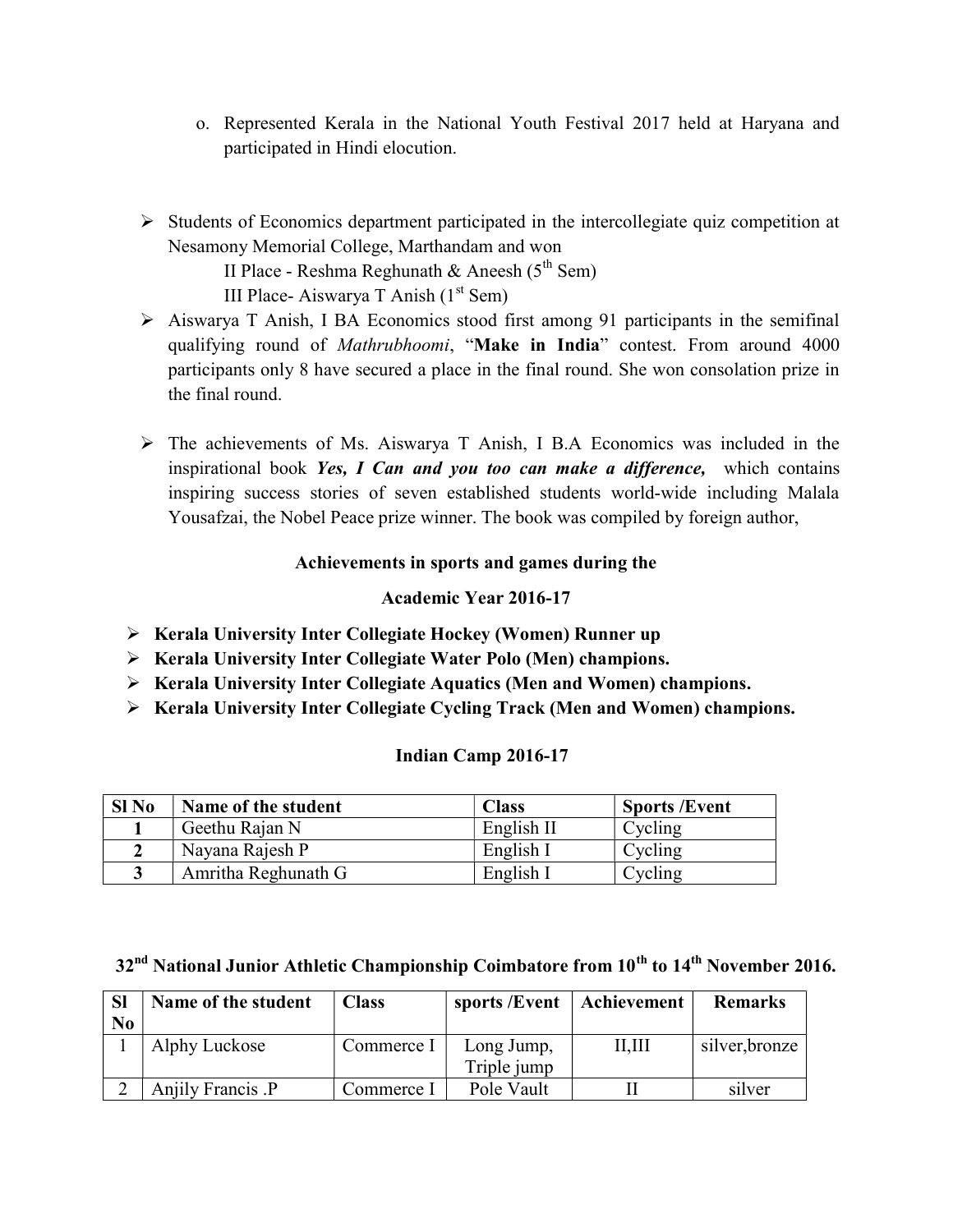|  | 3abu<br>'Sa | -------<br>∼<br>. I E<br>$\lambda$ | $\sim$<br>- R<br>elav<br>IVU a<br>,,,, | --<br> | sılver<br>511<br>$\sim$ |
|--|-------------|------------------------------------|----------------------------------------|--------|-------------------------|
|--|-------------|------------------------------------|----------------------------------------|--------|-------------------------|

# All India Inter University Cycling championship -2016-17 (Amritsar)

| $SI$ No | Name of the        | class        | sports /Event    | <b>Achieve</b> | Remark  |
|---------|--------------------|--------------|------------------|----------------|---------|
|         | student            |              |                  | ment           | s       |
|         | Archana M.P        | II Sociology | Team Pursuit     |                | silver  |
| 2       | Gopika S Prathapan | I Sociology  | Team Time Trial/ | III, II        | silver, |
|         |                    |              | Mass Start       |                | bronze  |
|         | Bismi.K.S          | I Political  | Team Pursuit     |                | silver  |
|         |                    | Science      |                  |                |         |

# National MTB Championship 2016-17(Pune)

| Sl No | Name of the | class                | sports /Event       | Achievement   | <b>Remarks</b> |
|-------|-------------|----------------------|---------------------|---------------|----------------|
|       | student     |                      |                     |               |                |
|       | Archana M.P | <b>III</b> Sociology | Team Pursuit        | Participation | Participation  |
|       | Tinu Maria  | I Sociology          | Elite Time Trial    | II, II        | silver, silver |
|       | Tomy        |                      |                     |               |                |
|       |             |                      | Mass Start          |               |                |
|       | Bismi.K.S   | I Political          | <b>Team Pursuit</b> | Participation | Participation  |
|       |             | Science              |                     |               |                |

# National Cycling Champions

| <b>SI</b>      | Name of     | class                | sports /Event    | Achievement   | <b>Remarks</b> |
|----------------|-------------|----------------------|------------------|---------------|----------------|
| N <sub>0</sub> | the student |                      |                  |               |                |
| 1              | Archana     | <b>III</b> Sociology | Elite Time Trial | Participation | Participation  |
|                | M.P         |                      |                  |               |                |
| 2              | Tinu Maria  | I Sociology          | Elite Time Trial | II, II        | silver, silver |
|                | Tomy        |                      |                  |               |                |
| 3              | Bismi.K.S   | I Political          | Team Pursuit     | Participation | Participation  |
|                |             | Science              |                  |               |                |
| $\overline{4}$ | Amala       | II Sociology         | Elite Time Trial | Participation | Participation  |
|                | Vinod       |                      |                  |               |                |
| 5              | Gopika S    | I Sociology          | Team Time Trial  | Participation | Participation  |
|                | Prathapan   |                      |                  |               |                |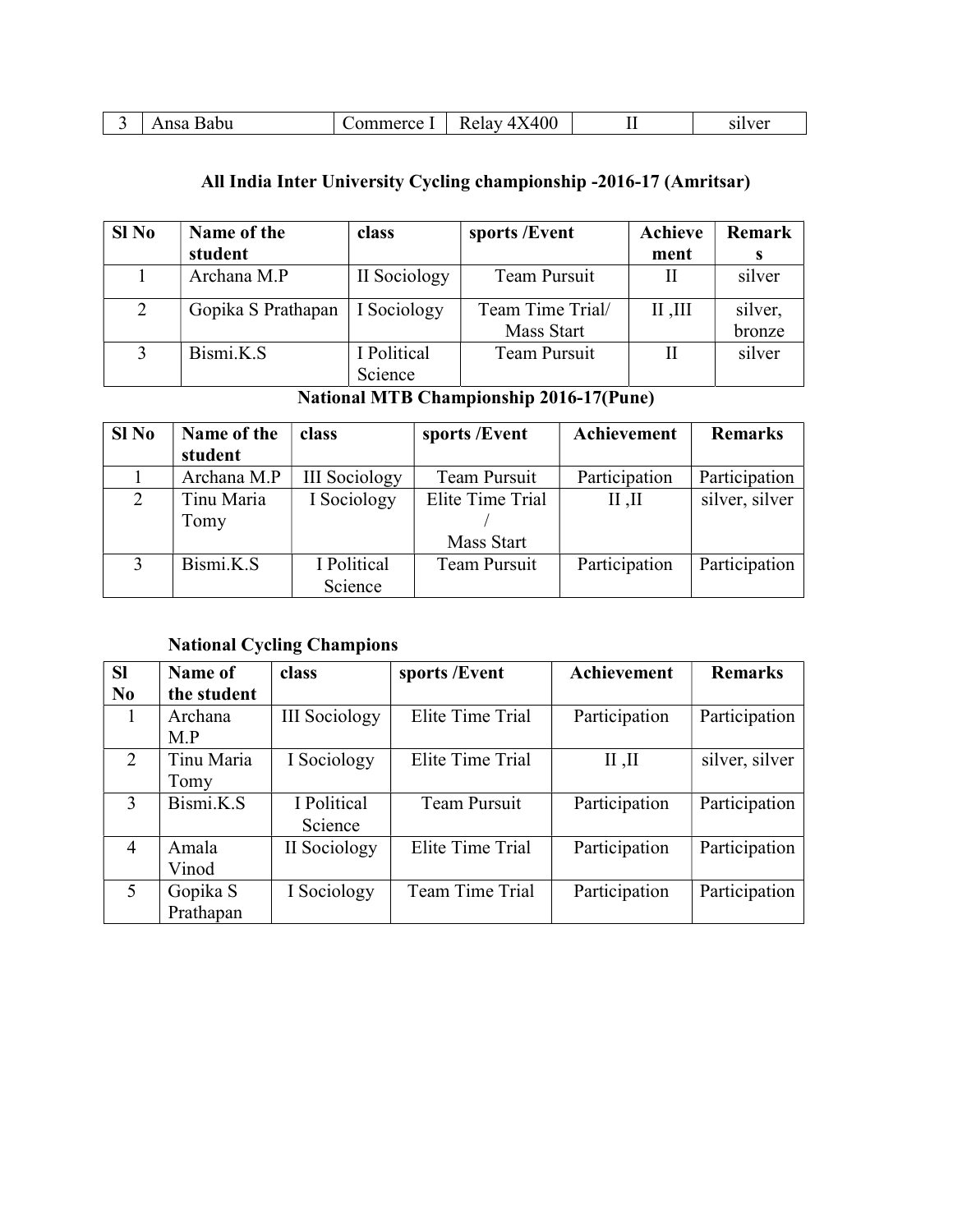# Activity Report of Sree Narayana College Chempazhanthy

### Number of days the college worked in 2016-17: 190 days.

| Name/Dept   | Order No & dt  | Allocated  | Sanctioned | Total     | Balance | Title                 |
|-------------|----------------|------------|------------|-----------|---------|-----------------------|
|             |                |            |            | Grant     |         |                       |
|             |                |            |            | Paid      |         |                       |
| Praseetha   | 2308-          | $60000/-$  | $40000/-$  | $40000/-$ | 20000/  | Women                 |
| N.C History | <b>MRP/15-</b> |            |            |           |         | Empowerment and       |
|             | 16/KLKE005     |            |            |           |         | freedom movement      |
|             | / $UGC-$       |            |            |           |         | in Kerala-An          |
|             | <b>SWRO</b>    |            |            |           |         | Introspection         |
| Aiswarya    | 2309-          | $230000/-$ | 157500/-   | 157500/   | 72500/  | Problems of Women     |
| A.S         | <b>MRP/15-</b> |            |            |           |         | police-A sociological |
| Sociology   | 16/KLKE005     |            |            |           |         | analysis, A study     |
|             | / UGC-         |            |            |           |         | conducted in          |
|             | <b>SWRO</b>    |            |            |           |         | Trivandrum district.  |

UGC - Minor Research Projects Sanctionedin 2016.

#### Post Doctoral Programme

Dr.Swapna Gopinath was awarded UGC-Research Grant for doing post-doctoral research in English. She was relieved of her duties in July 2016.

#### Ph.D Awarded

Smt. M.S Vidia Panicker, Associate Professor of Zoology was awarded Ph.D by UoK in June 2016

### Faculty Improving Programmes

|               | $\sim$<br>$\sim$ |           |             |          |                            |
|---------------|------------------|-----------|-------------|----------|----------------------------|
| Name          | Department       | Programme | Relieved on | Duration | <b>Research Centre</b>     |
| Dr.Swapna     | English          | Post-     | 20th July   | Two      | <b>TATA</b> Inst of Social |
| Gopinath      |                  | Doctoral  | 2016        | Years    | Sciences, Mumbai.          |
|               |                  | Research  |             |          |                            |
| Smt.Julie P.S | English          | Ph.D      | 3rd Oct,    | Two      | Institute of English, UoK  |
|               |                  |           | 2016        | years    |                            |
| Smt.Lekha     | Sociology        | Ph.D      | 3rd Oct,    | Two      | Loyola College of Social   |
| N.B           |                  |           | 2016        | vears    | Sciences, Sreekariam       |
| Swapna.O      | Commerce         | Ph.D      | March 2017  | Two      | Department of              |
|               |                  |           |             | vears    | commerce, UoK              |
| Rakhee        | Political        | Ph.D      | Jan 2017    | Two      | S.N College Kollam         |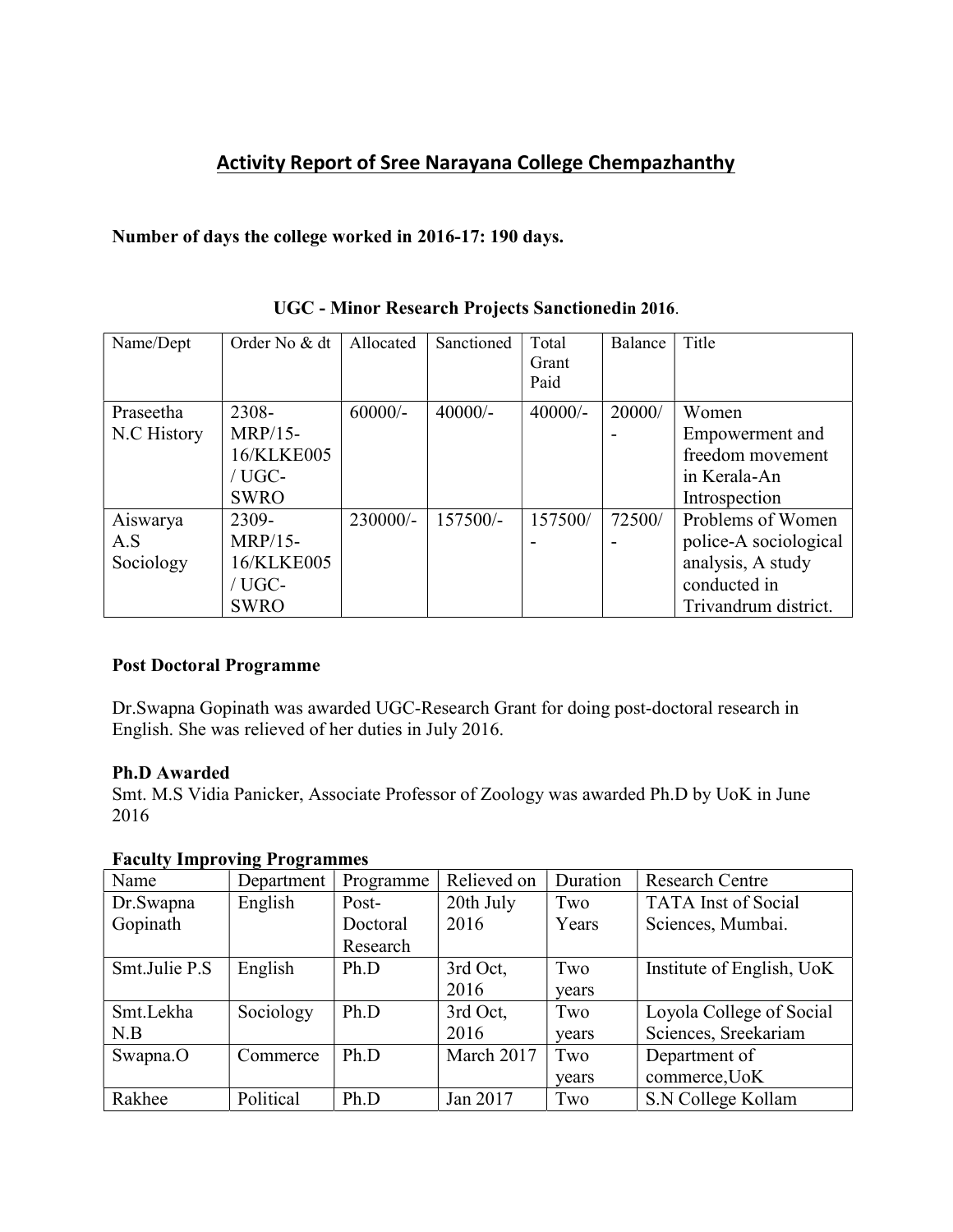| II10II0000000000000<br>$\alpha$<br>science<br>$\sim \mathbf{W}$<br>саг<br>лнаган |  |
|----------------------------------------------------------------------------------|--|
|----------------------------------------------------------------------------------|--|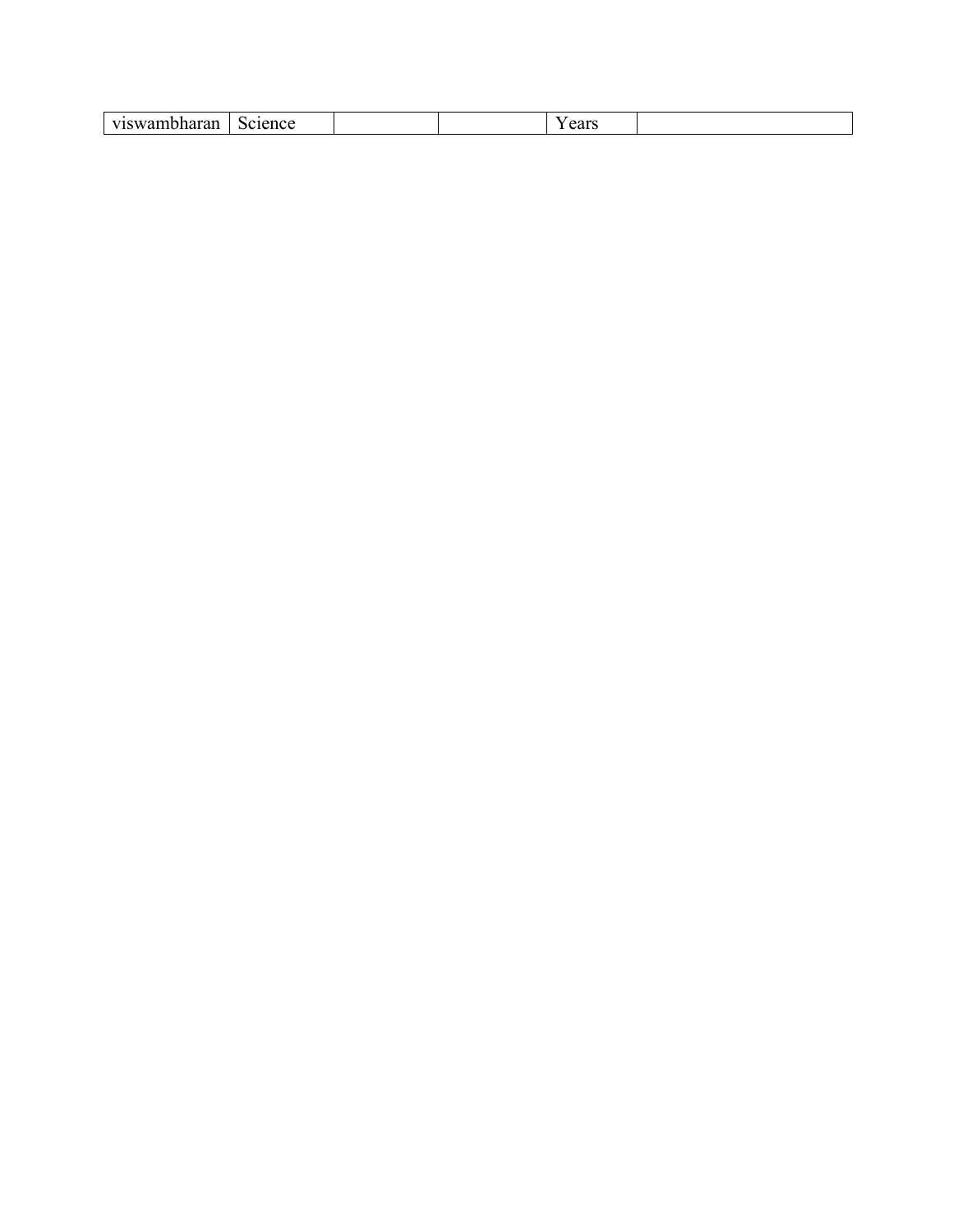| Name of teacher  | Dept.,    | Programme     | Venue         | Date                     |
|------------------|-----------|---------------|---------------|--------------------------|
| Smt.Aiswarya A.S | Sociology | Orientation   | UGC-HRDC, UoK | 27.07.2016 to 23.08.2016 |
| Smt.Swapna.O     | Commerc   | Orientation   | UGC-HRDC, UoK | 27.07.2016 to 23.08.2016 |
|                  | e         |               |               |                          |
| Dr. Aravind      | Psycholog | Refresher     | UGC-HRDC, UoK | 14-10-2016 to 03-11-     |
| Thampi           | у         | course in     |               | 2016                     |
|                  |           | Life Sciences |               |                          |
| Dr. Kavitha K.R  | Botany    | Refresher     | UGC-HRDC, UoK | 14-10-2016 to 03-11-     |
|                  |           | course in     |               | 2016                     |
|                  |           | Life Sciences |               |                          |
| Dr Sreeja p      | Zoology   | Refresher     | UGC-HRDC, UoK |                          |
| Sreedhar         |           | course in     |               |                          |
|                  |           | Life Sciences |               |                          |

#### Orientation/Refresher Courses attended.

#### Training Course attended

- Smt Bhavya Prakash, Assistant Professor, Dept of English successfully completed the PRCN course for Associate NCC Officers' at Gwalior M.P,from 16 August 2016 to 13 November2016. She secured the rank of Lieutenant and designation of Associate NCC Officer. Henceforth Lt. Bhavya Prakash will enjoy the status of a gazette officer.
- $\triangleright$  Reading Day: As part of *P.N Panicker Reading day* various literary competitions were held on  $23<sup>rd</sup>$  June by the departments of English, Hindi & Malayalam. Dr. Rajakrishnan, Emiritus Professor, Dept of English, University of Kerala was the chief guest. In the "Reading Competition", students had to read passages from books. They were judged for the clarity, pronunciation and intonation. "Know your character" was another competition in which students had to speak about their favourite character from a literary text.
- $\triangleright$  Yoga Day : International Yoga day was celebrated in the college on 21<sup>st</sup> June 2016 on the theme " Yoga for harmony and peace". A group Yoga session was arranged in the seminar hall for students from various departments. A former student of Psychology department volunteered as instructor for the yoga class.
- $\triangleright$  Ozone Day: Ozone day was celebrated on 28<sup>th</sup> Sept 2016 jointly by the department of Zoology and Science club with the financial support of KSCSTE. The programme was inaugurated by Dr. Bijoy Nandan, CUSAT. An essay competition, quiz programme and poster exhibition was held as part of the celebration.
- $\triangleright$  **Onam Celebrations:** Onam was celebrated by students of all classes on Sept 8<sup>th</sup> 2016. There were competitions for athapookalam, thiruvathira and onappattu. Department of English bagged the first prize in all three events. Each department had "onasadya" prepared by students. Teachers had their celebrations on  $29<sup>th</sup>$  Sept 2016 after regular working hours.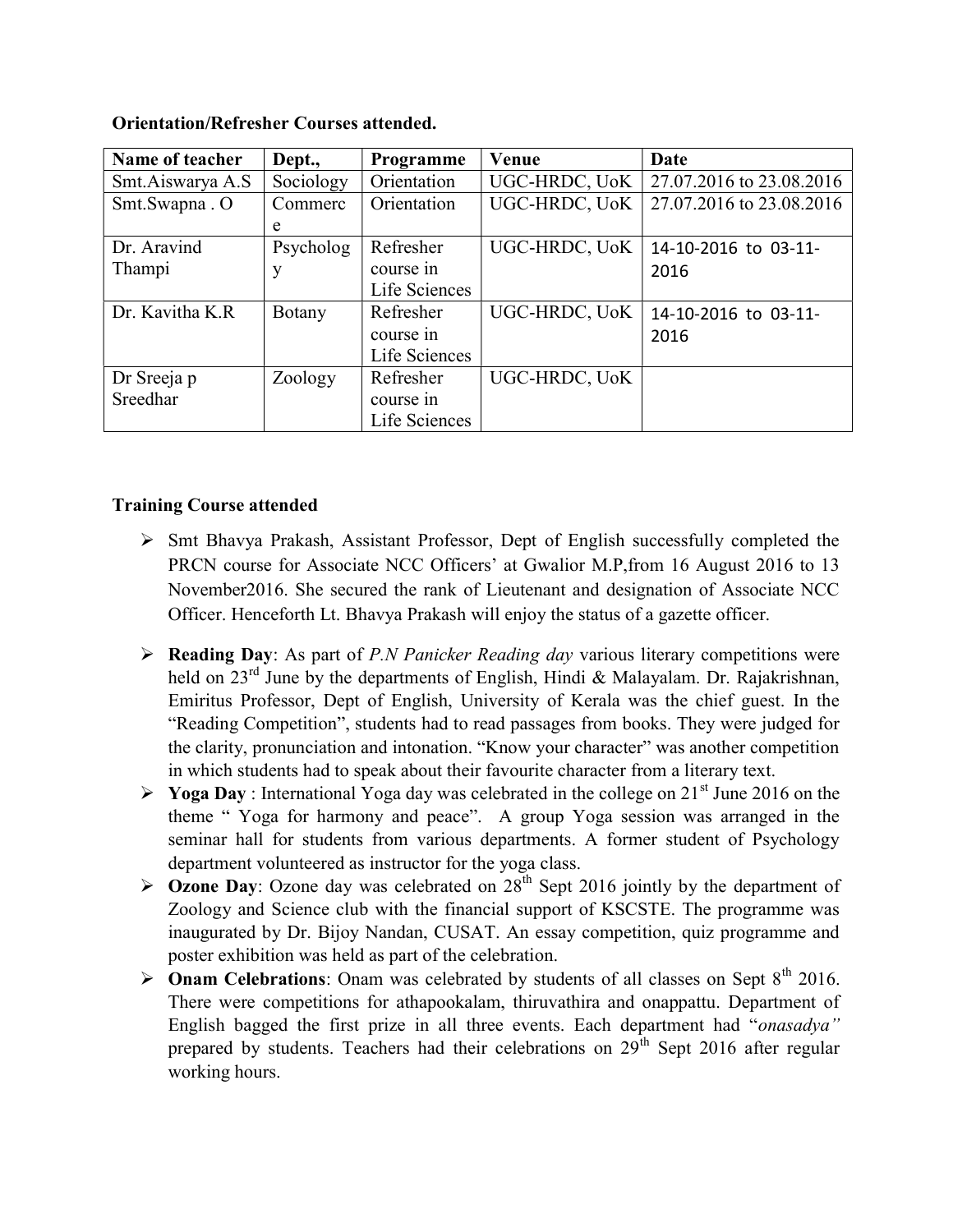- $\triangleright$  The Internal Quality Assurance Cell of the college in association with Health club organized an awareness programme on Feminine Health and Hygiene for all female students of the campus. Smt Tesline Jose and Smt Veena, Health Counselors of project Ritu addressed our girls in various sessions in the college seminar hall on Sept 29, 30 & Oct  $4<sup>th</sup>$  2016. Project Ritu is an effort for feminine hygiene and health by Centre for Hygiene Research and Development (CHRD) of the Govt of Kerala.
- $\triangleright$  The NSS unit of the college arranged a **Blood donation camp** in the college in association with Rotary club of Kazhakuttam. on  $3<sup>rd</sup>$  Oct 2016. Sixteen European nationals of "Study India program" who were visiting Kerala University as part of their study, also volunteered to donate blood along with the students of our college.
- $\triangleright$  The college celebrated "Kerala Piravi" on Nov 1<sup>st</sup> 2016 by organizing various literary competitions by the Literary Club. The winners in "Madhuram Malayalam" poetry competitions were

First Place: Krishna .S, Dept of English Second Place: Gopika Prasannan, Dept of Sociology Third Place: Premitu U.P, Dept of Chemistry

Story Writing in English

First Place: Aishwarya Stef, Dept of English Second Place: Aiswarya T Anish, Dept of Economics Third Place: Rebecca John, Dept of English in Hindi

Essay writing in Hindi

First place: Lekshmi K. Nair, Dept of Chemistry Second Place: Rohini.M, Dept of Chemistry Third place: Neethu.A, Dept of Botany

- The alumni association CHESNA arranged a function to felicitate those elected people representatives who had earlier studied in this campus.
- > During the Malayalam week celebrations from Nov 1<sup>st</sup> to 7<sup>th</sup> 2016, literary club members displayed malayalam translation of many English words commonly used in official communications in the college notice board. This practice is being continued by the club members even now.
- $\triangleright$  As part of Kerala Piravi celebrations the department of History organized an **interdepartmental quiz competition** on  $1<sup>st</sup>$  Nov 2016. Sri Ramesh was the Quiz Master for the event.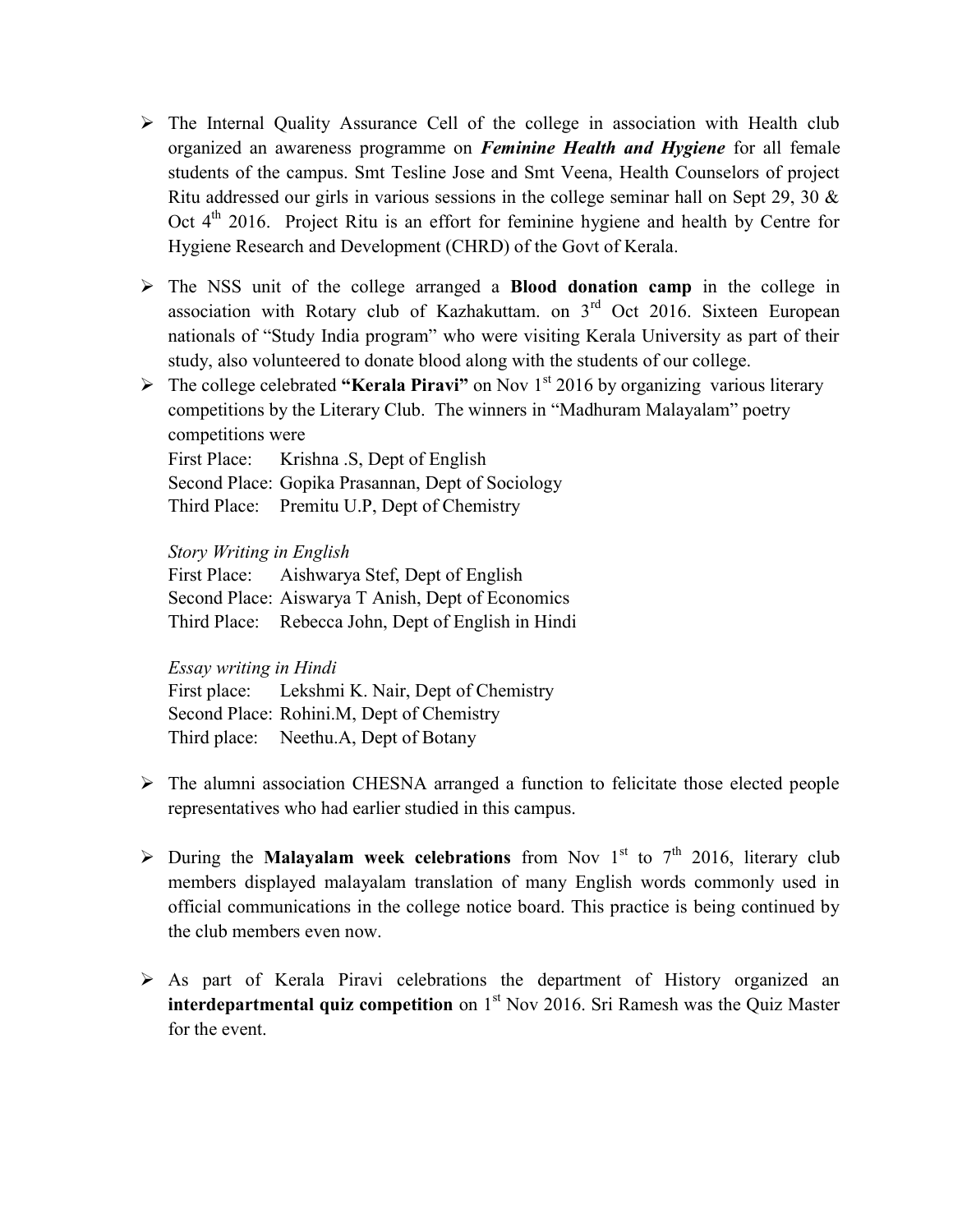- $\triangleright$  English department of the college screened twelve movies selected for the IFFK competitons in the Imperial Film Festival of SN College, on  $4^{th}$ &  $5^{th}$  Nov, 2016. A film expo was also arranged in the department corridor.
- **Founder's Day** was celebrated in a befitting manner on Nov  $7<sup>th</sup>$  2016. Sri Nedumkunam Gopalakrishnan, noted writer gave a memorial lecture on Sri R.Sankar, our beloved founder manager. Snehanidhi benevolent fund was given to a girl student of the commerce dept for her medical treatment during this function by the chief guest.
- $\triangleright$  Know Your College, an orientation programme for first year UG & PG students were organized by IQAC of the college in the afternoon of Nov  $7<sup>th</sup>$ , 2016. Principal and all faculty members were present during the session.
- Performing Arts club of the college was inaugurated by Smt Parvathy.S, Asst Prof of History, All Saints College on Nov 11, 2016. A Ganamela was performed by students and teachers of the college after the inaugural session.
- $\triangleright$  Zoology dept and Health club arranged an invited talk on "Prevention, early detection & control of male & female cancer" in the college seminar hall on  $23<sup>rd</sup>$  Nov 2016. Dr.Biji Thomas, Addl Prof, RCC Tvm was the resource person.
- $\triangleright$  Sree Narayan Study Centre of the college arranged an invited lecture on "Daivadasakam" by Sri Sajeev Krishnan, Chief sub editor of Kerala Kaumudi on 25.11.2016.
- $\triangleright$  The department of Zoology and Health club commemorated World Aids Day by spreading awareness of the disease by students walking in a procession around the campus and through poster presentations.
- $\triangleright$  A debate on "Demonetization" was conducted by the PG Monitoring committee members on 14.12.2016 in the seminar Hall. PG students of the three PG departments participated in the debate. Ms.Anju of I MA English was declared as the best debater followed by Mr. Prassy of II MA, History. Dr. Soju.S, Asst Prof of Commerce dept., briefed the participants about demonetization and its impact in economy before the debate. Dr.Manu Remakanth, HOD, English dept was the moderator for the programme.
- $\triangleright$  Entrepreneurial Club of the college was inaugurated on 19.12.2016.
- $\triangleright$  College closed for X'mas holidays on 23.12.2016

### Seminars/Workshops attended:

- Devipriya.V, Dept of Botany attended International Seminar on New Frontiers in Cytogenetics and XIII Conference of the Society of Cytologists and Geneticists organized by Department of Botany, University of Kerala, Kariavattom & Society of Cytologists and Geneticists, India and sponsored by Science and Engineering research Board, Govt of India and University of Kerala on 14-16 December, 2016.
- > Julie P.S Dept of English attended National Workshop on Film Studies Dept. of Humanities,IIST& Centre for Cultural Studies, University of Kerala sponsored by IISt Valiamala from 21-24 June 2016.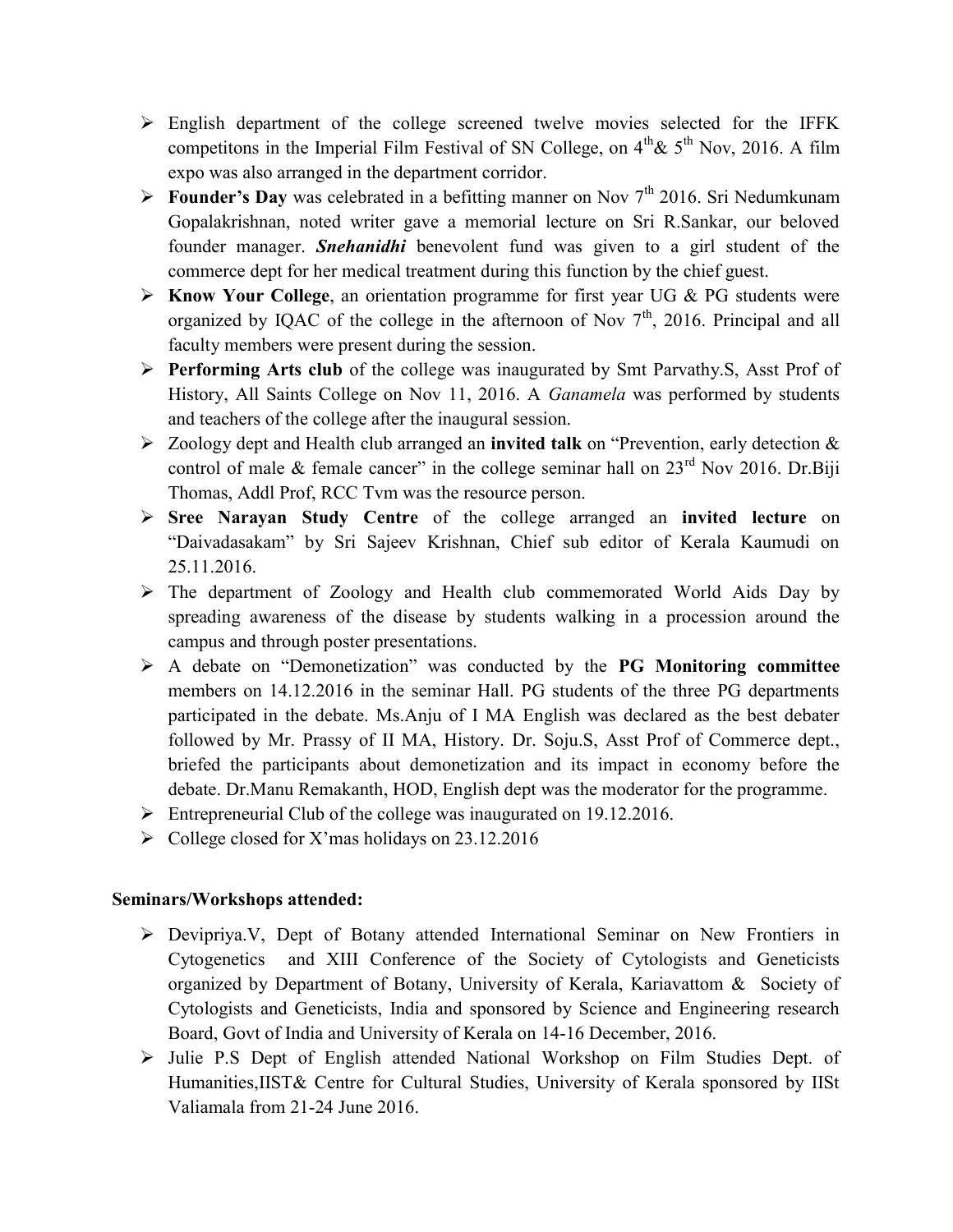- $\triangleright$  Julie P.S attended Regional workshop on Research Methodology organised by Kerala University Research Students'Union &IQAC on 18 – 19 July 2016.
- A One- day Regional Interactive Global Dialogue on the topic Terrorism, Religion and Global Peace organized by Association of Third World Studies and sponsored by Ruban Group of Institutions, Thadikkarankonam, Kanniyakumari Dist, Tamil Nadu on August  $5^{\text{th}}$  2016.
- $\triangleright$  All members of the Dept of History participated as organizing committee members in the Indian History Congress organized by University of Kerala and sponsored by ICHR during 28-30 Dec 2016.

#### Research Publications:

- Dhanya, C. &Devipriya, V. published an article titled"Pollen morphological studies on two Solanaceous genera: Brugmansia Pers. and Datura L."" in *International Journal of* Advanced Research, 4(9), 2016, 1879-1887.
- $\triangleright$  Smitha S. Nair, **Devipriya, V.**& Regy Yohannan published an article titled "Inflorescence architecture in twenty accessions of Jasminum sambac (L.) Ait. from Kerala" in International Journal of Advanced Research, 4(8), 2016, 1480-1485.

### Paper Presentations

▶ Pratibha P.R Dept of History, presented an paper titled "Co-existence Sans Boarders of Caste and Religion: Sree Narayana Guru's Concepts of Religion and Human Fraternity in the International Seminar on Religion Culture and peaceful Co-existence of Humankind-Role of Third World Countries organized by Association of Third World Studies South Asia Chapter in Association with Shivaji University, Kolhapur, Maharashtra, India during 30th November , 1 & 2 December 2016

### UGC Minor Research Project Report submission

 Dr. Suma.S of the Department of Chemistry submitted the final report of the Minor research project (UGC) entitled "Lewis Adducts, Cocrystals and Their Metal Complexes-Molecular Engineering, Structural Studies and Screening for Pharmaceutical Applications" MRP(S)-242/12-13/KLKE005-UGC-SWRO dated 27th March 2014 for Rs.1,50,000/-

### SPECTRUM SEMINAR SERIES 2017

R.Sankar Memorial Spectrum Seminar Series is a decade old multidisciplinary academic event organized collectively by all teaching departments of Sree Narayana College Chempazhanthy with the financial support of PTA. The main objective of Spectrum is to provide undergraduate students a platform for presenting various topics of contemporary relevance in their respective disciplines.

'Spectrum-2017' had participation of students from our college and also from other educational institutions. Twenty one educational institutions from various parts of Kerala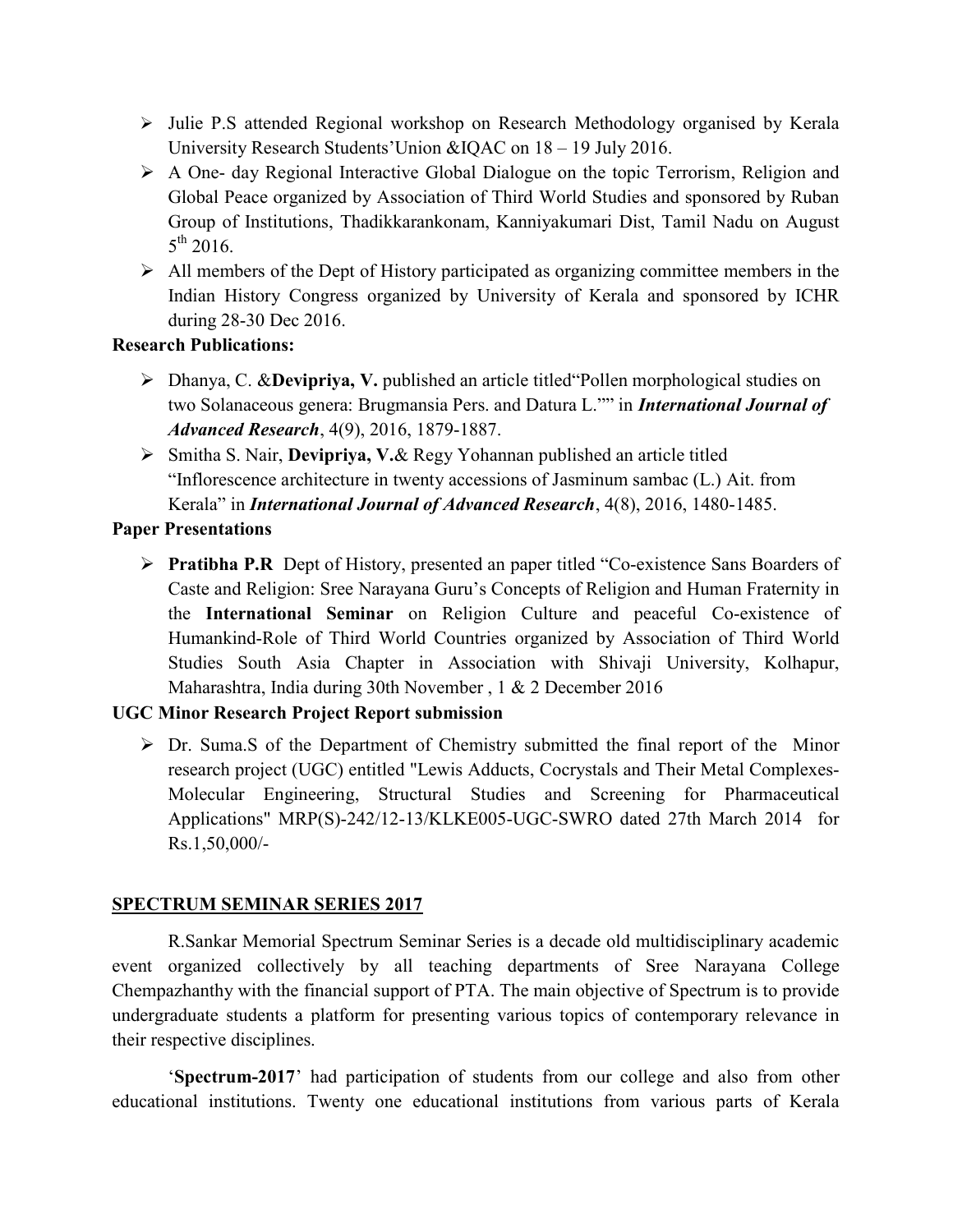participated to make this mega event a sparkling success. A total of 156 papers were presented by students during this seminar series of which 46 were from outside institutions and 110 from the students of our college.

The seminar series was officially inaugurated on  $21<sup>st</sup>$  Feb 2017 by Dr.M.Ayyappan, Chairman, A S Group & President, Sanker Group (Former Chairman & Managing Director, HLL Life Care). Our Principal Dr.l.Thulaseedharan presided over the meeting. Academic Committee Convener Dr.M.S Vidia Panicker welcomed the gathering and PTA Secretary Dr.S.Soju expressed vote of thanks. Felicitations were offered by our management representative Sri D.Premraj, IQAC Convener Dr.Reena Ravindran & College Union Chairman Sri Abhinchand Asok.

In Valedictory ceremony on  $28<sup>th</sup>$  March 2017, the Chief Guest Prof. Sunil Mani, Director Centre for Development Studies Thiruvananthapuram gave an insightful talk on the topic, "Is India becoming more innovative since the onset of Economic reforms from 1991?" Our Principal presided over the meeting. The book of Abstracts was released on the occasion. Best paper awards were given to the student who presented the best paper in each discipline by the Chief Guest.

Dr.Aravind Thampi, Assistant Professor of Psychology who was the Convener of Spectrum 2017 expressed vote of thanks to all who worked behind the stage to make the event a success.

#### Merit Awards

The PTA of the college gave away certificates and cash prizes to the class toppers of University examination of April 2016 in the valedictory function of Spectrum 2017 on  $28<sup>th</sup>$ March 2017. The prizes were handed over to the rank holders by Chief Guest, Prof Sunil Mani.

### College Union

Abinchand Asok of II DC Physics was elected as the Chairman of college union in the union elections held in parliamentary mode on 9.12.2017.

College Union was inaugurated on 6.1.2017 by our MLA and Arts club by film director Sri RS Vimal. Arts'Festival "Chilamboli" was held on 16 & 17<sup>th</sup> March 2017 in the college auditorium. College day celebrations were on 24<sup>th</sup> March 2017.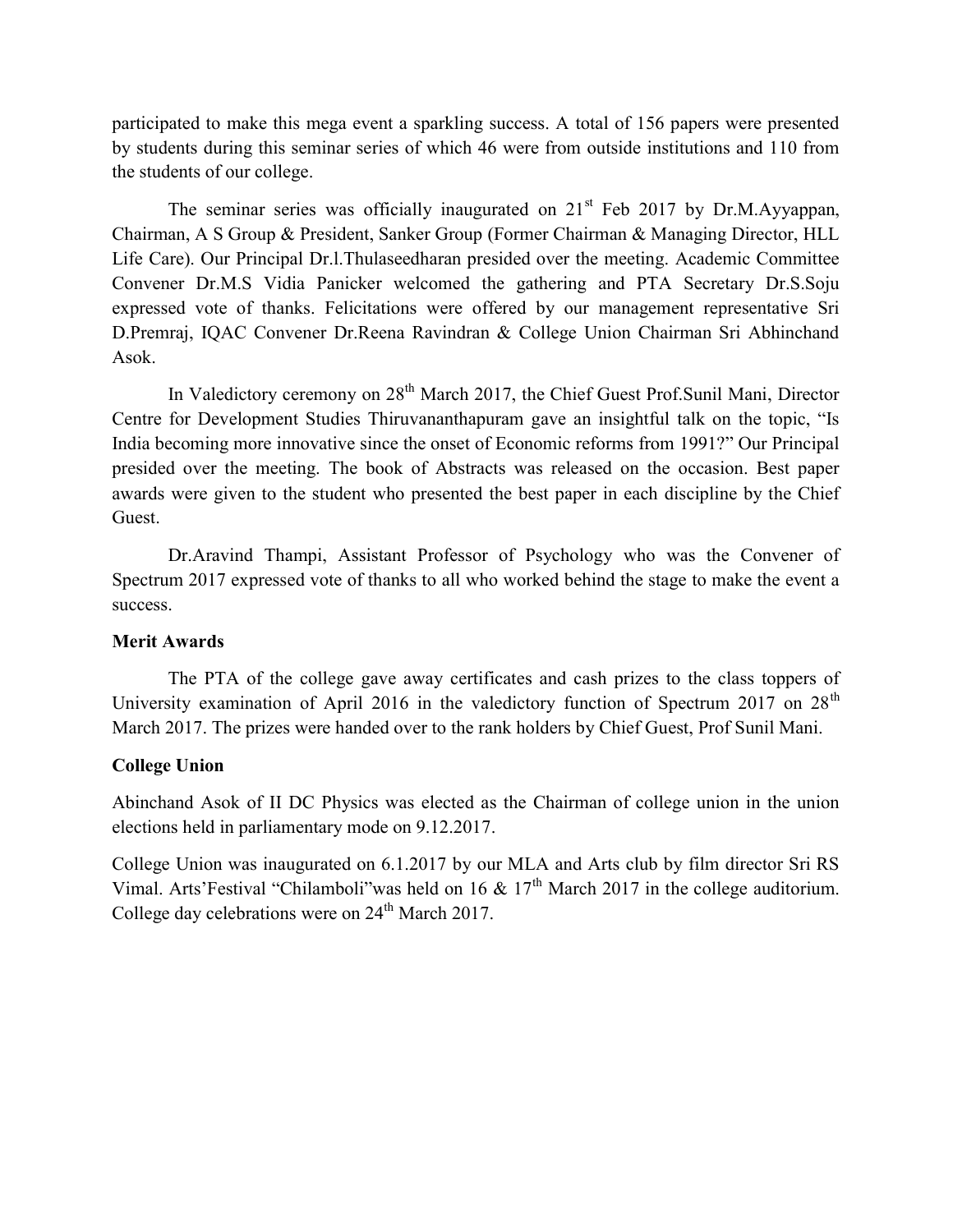# Parents' Teachers Association

# Sree NarayanaCollege, Chempazhanthy

# Activity Report 2016 - 17

- Installed two water tanks in the Womens hostel.
- Toilets in the heritage block were renovated.
- Installed new fans in classrooms.
- Purchased Micro scope for Botany department.
- Purchased Battery for Chemistry Lab.
- Purchased Almirah, Printer, and Water Purifier.
- Renovated Boys toilet and repaired false ceiling in the Chemistry Department.
- Undertook all the building maintenance including plumbing and electrical works in the college.
- Installed white boards and notice boards in various departments as per requirement.
- Provided financial assistance to students for Onam and Christmas Celebrations.
- Provided financial assistance for college union activities.
- Conducted cancer awareness seminar and history exhibition.
- Provided financial assistance to various clubs and research committee.
- Provided financial assistance for Spectrum-2017 seminar series and organised Merit Day.
- Observed Sankers Day.
- Arranged all facilities to the Pilgrims in the campus during Sivagiri Pilgrimage.
- PTA is running a sports hostel for boys in a rented building.
- Provided financial assistance for the conduct of internal examinations under CBCSS.
- Maintained the college garden.
- Paid salary to Guest Lecturers.
- Paid salary to Security Personnel, Night Watchman, Gardner, DTP operator, Sweeper and Cleaning Staff.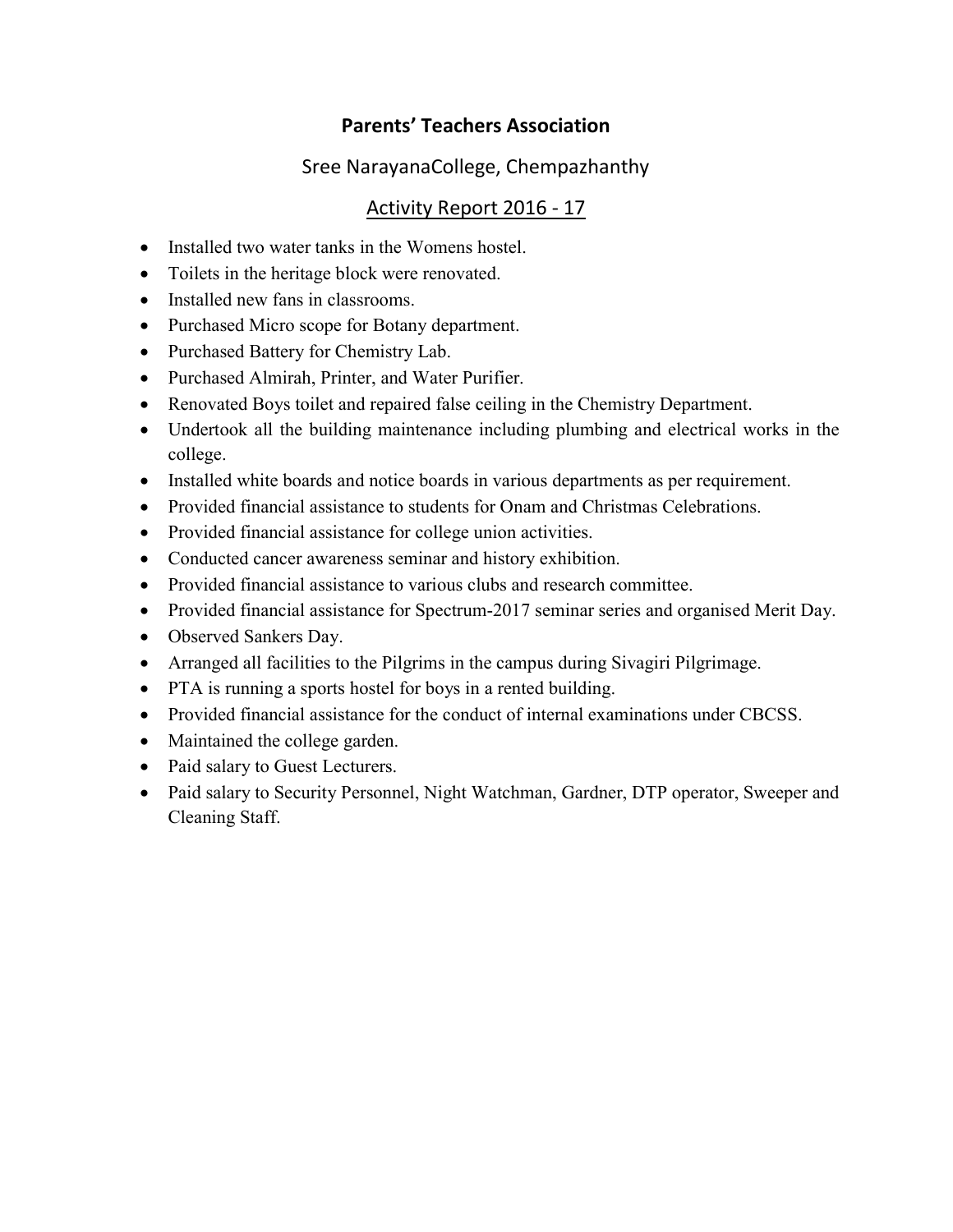#### Activities of NSS

S N College, Chempazhanthy has two NSS Units, viz Unit 3A and 3B. Each unit enrolls 100 volunteers every year and the total strength of NSS is 200 comprising the first and second year. It has two Programme Officers: Sreenish T.V (Assistant Professor, Political Science) & Aiswarya A.S (Assistant Professor, Sociology). Both units have effectively implemented the regular activities of NSS in the college and in our adopted village.

### • Observation of World Environment Day- June 5

The NSS Unit observed World Environment day on June 5 and followed this year's slogan "Go for Wild Life". More than 70 volunteers participated in that programme. Our Principal Dr. L Thulaseedharan inaugurated the function by planting a sapling and delivered a speech on the importance of conserving our environment. Then NSS volunteers planted saplings in the campus premises which were given to the unit by the Forest Department, Government of Kerala. More than 500 plants were provided to both units, and the rest of the plants were distributed to the students in order to encourage their love for nature.

#### Annapoorna

"Annapoorna" is one of our flagship programmes. It was implemented during 2014 -15 academic year. Every Wednesdays or Thursdays we collect meals from our students and it is distributed to the very poor and their ailing relatives in the Medical College. Every week ten volunteers on rotation basis visit Medical College at 12 PM and distribute these meals. Every week we collect more than 125 meals from our students. The program has immense support from the campus and community.

#### • Health Survey - July 2

This year we conducted a health survey in our adopted village, Ayyankali Colony which is very near to our college. The programme was organized jointly by the Medical College Health Centre, Pangappara and the NSS unit. Our volunteers collected data from 185 houses in the colony. As a part of this programme the Health Inspector Sri. Surendran S gave a class on Community Diseases and epidemics. Apart from this, our volunteers provided an awareness talk on community disease and emphasised the need for individual cleanliness. The 88 participants were categorised into 15 groups and each group comprised of 15 members.

#### • Hiroshima day - August 6

On Hiroshima Day our NSS unit sent an anti-war message to all students. All volunteers showed their solidarity to this programme by creating a human chain which declared the concept of unity and they took an oath against war.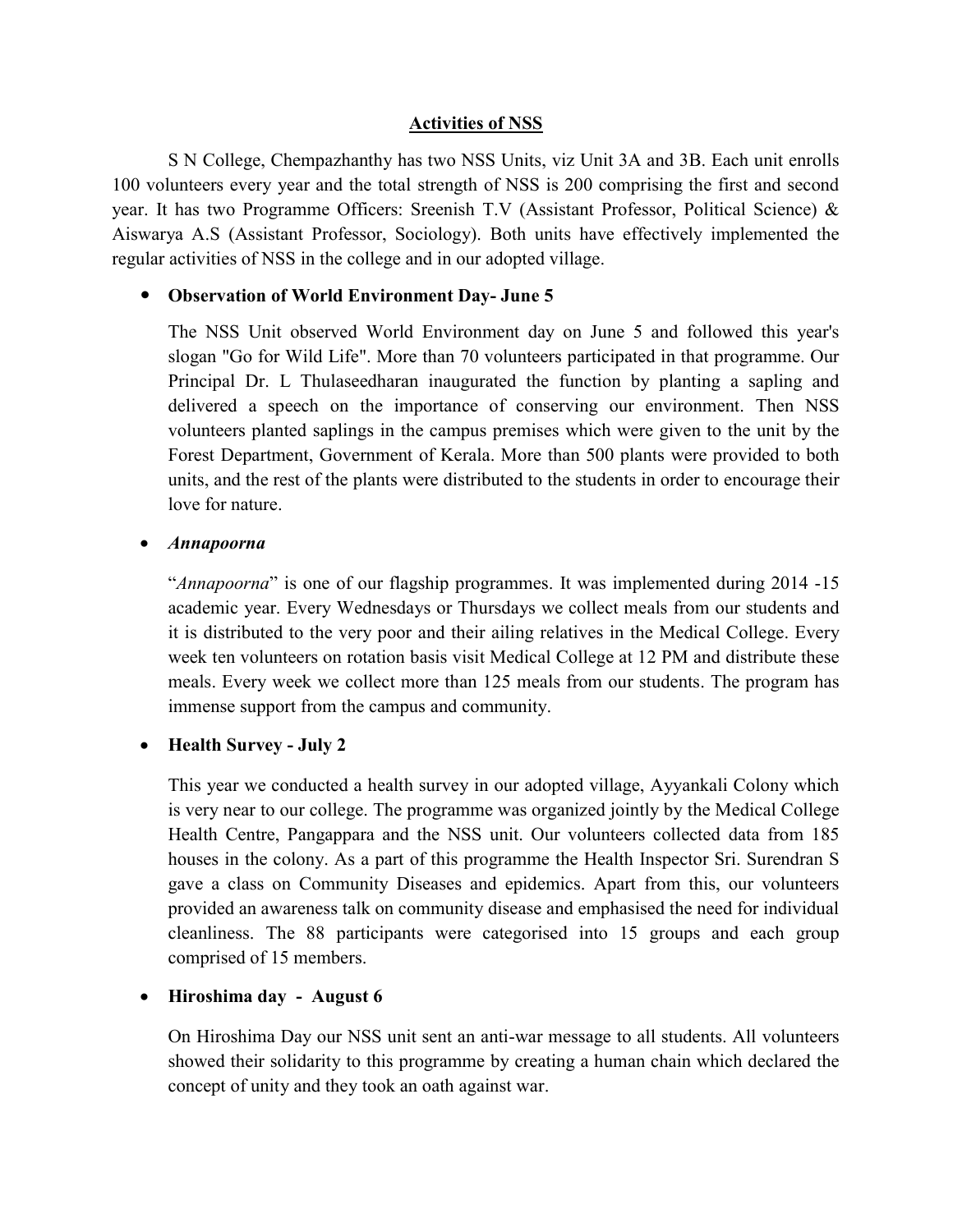#### • Independence day-August 15

The unit celebrated Independence Day with NCC cadets. Our Principal delivered a message on Independence Day and NSS volunteers distributed sweets. As a part of this, volunteers cleaned the college premises.

#### • Teachers day – September 5

Every year September 5 is observed as Teachers Day. This year volunteers presented flowers to all the teachers and they saluted them for their service to the society.

#### Organic farming- July 13 to Continuing

Organic Farming is another flagship programme of our NSS unit. It was implemented on 2015-16 academic year with the support of Sreekaryam Agricultural Office. This year it was initiated by the NSS Unit. We cultivated one and half acres of land in the college. More than eight items of vegetables were cultivated. Snake Guard, Okra, Pulses, Cucumber, Tomato, Brinjal, Bitter-guard were some of the items. We followed organic style of farming and avoided the use of pesticides and other harmful elements. The five stages of cultivation is as mentioned below:

- Preparation of Land and Irrigation facilities
- Seedling Ceremony
- Maintenance of farm land
- Scientific application of natural manure
- Harvesting Festival and Marketing

The harvested crops were sold to the staff and students of the college. Our vegetable garden secured the II Prize under Institutional vegetable garden category from the state government. This season's harvest was inaugurated by Hon. Minister for Electricity, Sri Kadakampally Surendran. He congratulated the efforts of our students and motivated them to continue this in the coming years also.

 $\triangleright$  Snehanidhi benevolent fund of NSS was given to a girl student of the commerce dept for her medical treatment during Founder's Day commemoration on  $7<sup>th</sup>$  Novby the chief guest Sri NedumkunnamGopalakrishnan.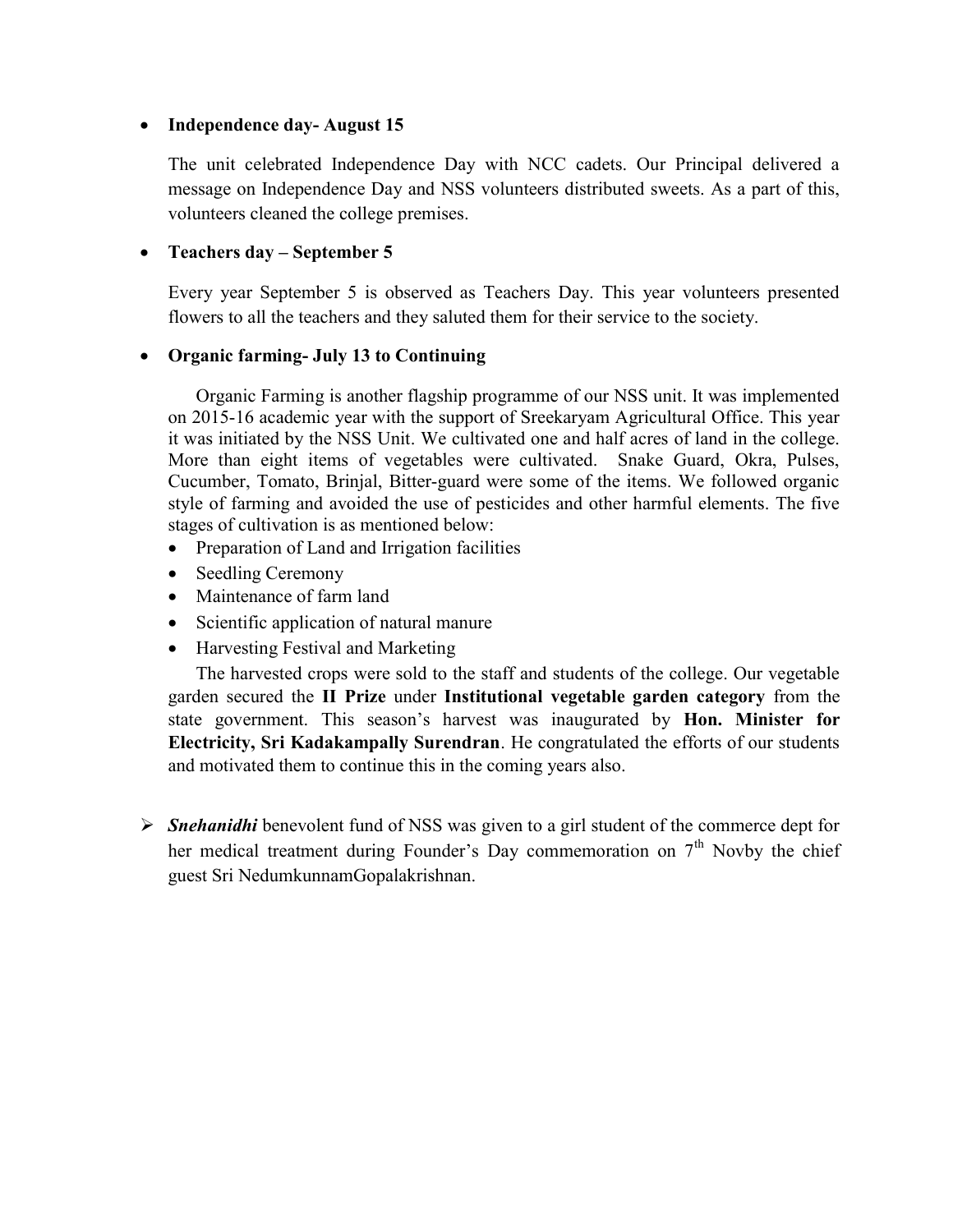# Lab Requirements of departments:

| Department    | Sl.                     | <b>Equipments</b>           | <b>Required</b> | <b>Amount (Rs)</b> |
|---------------|-------------------------|-----------------------------|-----------------|--------------------|
|               | N <sub>0</sub>          |                             |                 |                    |
|               | $\mathbf{1}$            | Research microscope with    | 3               |                    |
|               |                         | attached<br>along<br>camera |                 |                    |
| <b>Botany</b> |                         | with necessary accessories  |                 |                    |
|               | $\overline{2}$          | LCD Projector               | 20              |                    |
|               | 3                       | Compound microscope         | $\overline{4}$  |                    |
|               | $\overline{4}$          | Document Camera             | $\overline{4}$  |                    |
| Physics       | 1                       | Computers                   | $\,8\,$         |                    |
|               | $\overline{2}$          | Laptop                      | $\overline{2}$  |                    |
|               | $\overline{\mathbf{3}}$ | Document Scanner            |                 |                    |
|               | $\overline{4}$          | Photocopier                 |                 |                    |
|               | $\overline{5}$          | Multimeter, Eliminator      | 10 each         |                    |
|               | 6                       | <b>CRO</b>                  | 5               |                    |
|               | $\overline{7}$          | Function Generator          | 5               |                    |
|               | 8                       | Telescope                   | $\mathbf 1$     |                    |
|               | 9                       | Spectrometers               | 5               |                    |
|               | 10                      | LCD Projector               | $\mathbf{1}$    |                    |
|               | 11                      | <b>Ballistic Generator</b>  | $\overline{2}$  |                    |
|               | 12                      | Ultrosonic crystal          | $\mathbf{1}$    |                    |
|               |                         | arrangement                 |                 |                    |
|               | 13                      | e/m expt set up             | 1               |                    |
|               | 14                      | Milliken's Oil drop expt    | $\mathbf 1$     |                    |
|               | 15                      | He-Ne & Ruby laser          | $\mathbf{1}$    |                    |
| Chemistry     | 1.                      | Computers                   | 10              |                    |
|               | 2.                      | Exhaust Fan                 | 6               |                    |
|               | $\overline{3}$ .        | Refrigerator 300 L          | $\overline{2}$  |                    |
|               | 4.                      | Hot air oven with temp.     | $\overline{2}$  |                    |
|               |                         | regulator                   |                 |                    |
| 5.            |                         | Vacuum pump                 | $\overline{2}$  |                    |
|               | 6.                      | Distillation unit           | $\overline{2}$  |                    |
|               | 7.                      | Electronic balance 3 digit  | $\overline{2}$  |                    |
|               | 8.                      | Electronic balance 4 digit  | $\overline{2}$  |                    |
|               | 9.                      | White board                 | $\overline{4}$  |                    |
|               | 10.                     | Green board                 | $\overline{4}$  |                    |
|               | 11.                     | Spectrophotometer           |                 |                    |
|               | 12.                     | Kipp's apparatus            | 1               |                    |
|               | 13.                     | Mechanical shaker           | 1               |                    |
|               | 14.                     | Deep freezer with crusher   | 1               |                    |
|               | 17.                     | Hot plate with magnetic     | $\overline{4}$  |                    |
|               |                         | stirrer                     |                 |                    |
|               | 18                      | Condenser                   | 10              |                    |
|               | 19.                     | <b>RB</b> 250ml             | 10              |                    |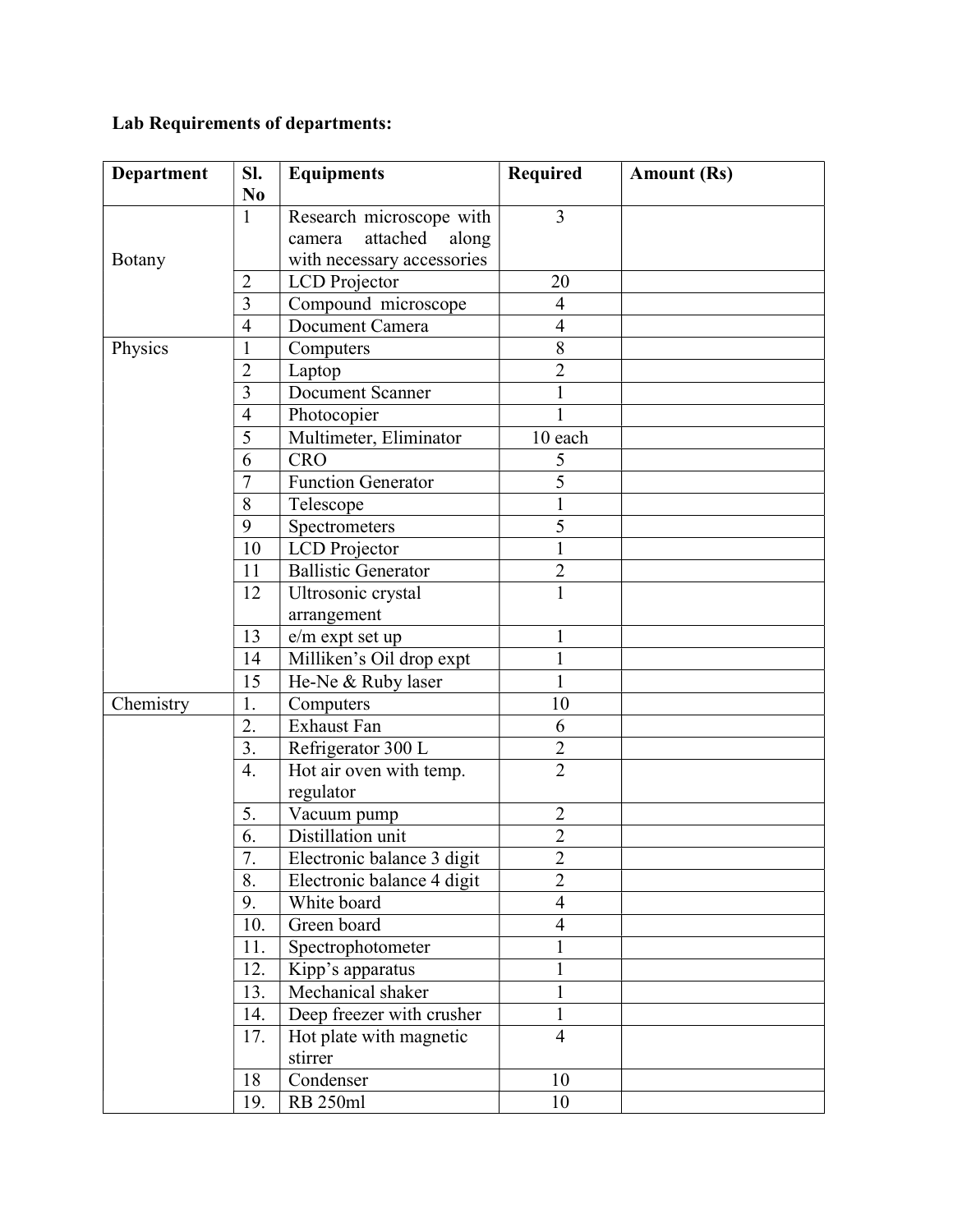| $\sim$<br>44. | Centrifuge apparatus     |  |
|---------------|--------------------------|--|
| $\sim$<br>، ب | Ultrasonic steri cleaner |  |
| 24.           | Waterbath                |  |

Furniture Required:

| Department               | SI.            | <b>Furniture</b>                        | <b>Required Number</b> |
|--------------------------|----------------|-----------------------------------------|------------------------|
|                          | N <sub>0</sub> |                                         |                        |
| Botany                   | $\mathbf{1}$   | Herbarium cabinet                       | 3                      |
|                          | $\overline{2}$ | Work table with side cabinet            | 20                     |
|                          | $\overline{3}$ | Steel Almirah with glass                | 4                      |
|                          | $\overline{4}$ | Book shelf                              | $\overline{4}$         |
|                          | 5              | Green board                             | 3                      |
| Physics                  | $\mathbf{1}$   | Replacement of old electrical wiring    |                        |
|                          | $\overline{2}$ | Room for library                        | 1                      |
|                          | 3              | Class rooms                             | 6                      |
| <b>Political Science</b> | $\mathbf{1}$   | Modification of smart class room        |                        |
|                          | $\overline{2}$ | Computers & Internet facility           | 8                      |
|                          | 3              | Printer & photocopier                   |                        |
|                          | $\overline{4}$ | <b>LCD</b> Projector                    |                        |
| History                  | $\mathbf{1}$   | Space for Historical museum             |                        |
|                          | $\overline{2}$ | Bench, desk, table & chairs             |                        |
|                          | $\overline{3}$ | Cupboard & shelf for library            |                        |
|                          | $\overline{4}$ | Smart class room with internet facility |                        |
| Economics                |                | Computer & Internet facility            |                        |
| Chemistry                |                |                                         |                        |
|                          | $\mathbf{1}$   | Wood Almirah                            | $\overline{4}$         |
|                          | $\overline{2}$ | Glass book shelf                        | $\overline{2}$         |
|                          | 3              | Inverter (3KV)                          | $\overline{3}$         |
|                          | $\overline{4}$ | AC split                                | $\overline{2}$         |
|                          | 5              | Green Board                             | $\overline{3}$         |
|                          | 6              | Inverters                               | 3                      |
|                          |                |                                         |                        |

General requirements of the college:

- 1. Space for general library, class rooms & research rooms.
- 2. Computers-70 Nos
- 3. Smart class rooms.
- 4. General Maintenance of college buildings.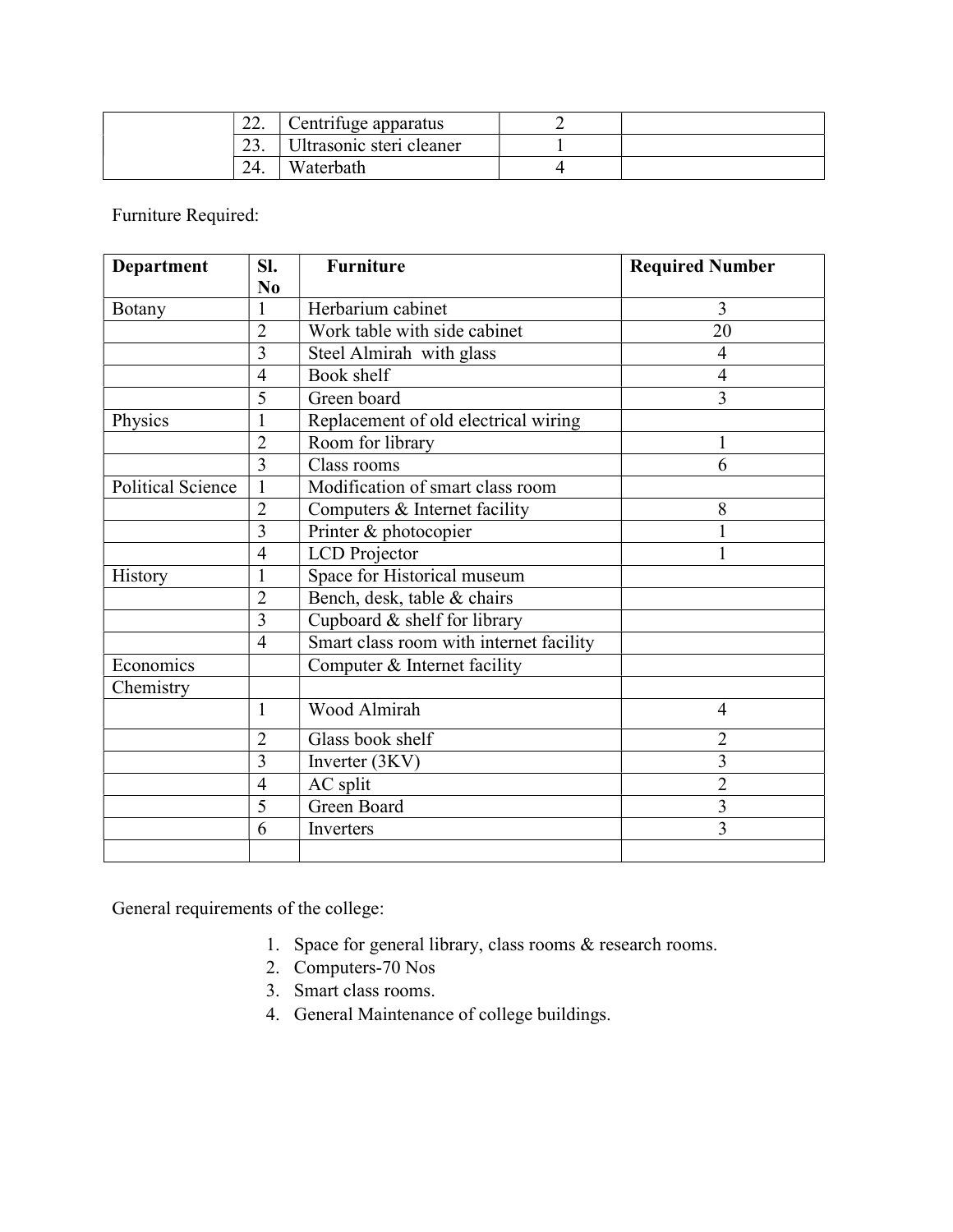# Report of the functioning of Sree Narayana College during 2016-17.

The classes for the academic year 2016-17 began on  $1<sup>st</sup>$  June 2016. A council meeting was held to discuss the plan of action for the year. Academic calendar was prepared and Teacher's work diary distributed to all teachers like in the previous years. There were 190 working days in the college during 2016-17.

 The college had 65 teaching staff (17 males & 48 females)of which 39 possessed Ph.D degree, 9 had M.Phil and 17 were post-graduates.

 Admission to UG and PG classes was carried out by the online procedure of the University. Student strength for the year was 1892 (576 Boys & 1316 Girls). First year students of all classes were given an orientation about the rules and regulations to be followed in college and about various aspects regarding their course of study through the 'Know Your College" programme conducted by IQAC.

In the final year UG exams of April 2016, Aswanthya.M of III B.A Psychology secured third rank in the university. In the final PG exams of July 2016, Blessy B.P secured third rank in the university.

Two Minor Research Projects were sanctioned by UGC this year – one each in History & Sociology. Five Teachers were deputed to pursue Ph.D programme under FIP of UGC. One teacher was selected for the Post-doctoral programme in English of UGC and is pursuing research at Tata Institute of Social Sciences, Mumbai. Five teachers attended refresher/orientation courses. Research department of History produced a Ph.D this year. Teachers actively engaged in research activities and attended various seminars/workshops. A book of 'Green Chemistry, supramolecular chemistry and nanotechnology' was published by a faculty member of Chemistry department. Research Grant from UoK was sanctioned to the research department of Chemistry. Two teachers were relieved to join govt. college service. Smt Bhavya Prakash,Asst Prof of English department attended the PRCN course for Associate NCC Officers at Gwalior and secured the rank of Leiutenant and designation of Associate NCC Officer.

All clubs and committees actively functioned during the year. Most of the commemorative days of significance were celebrated in the college in a befitting